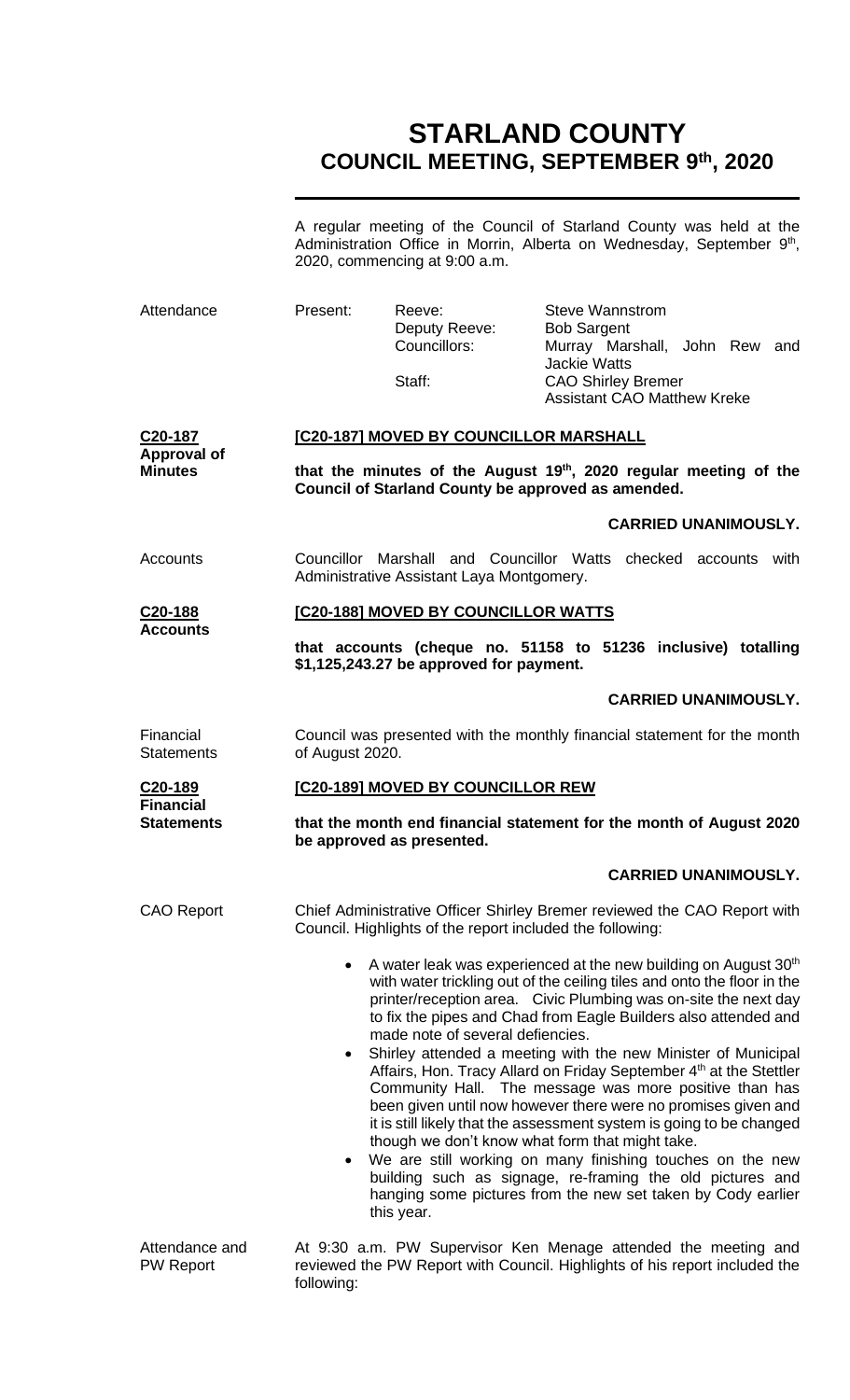- The PW Crew has been hauling and placing pit run, dam removal, helping with the inventory move and completing the new road on the east side of the new building. • The Shop Crew have been working on approximately 25 pieces of equipment and driving trucks and helping with labour projects. • Gradermen have been blading roads and working the re-gravel program as well as checking crowns and signs on rain days. Ken has been working on the new building parking, moving from the old shop and working on deficiencies in the new building. Morton Pit Update PW Supervisor Ken Menage updated Council on the progress on the historical resources report that is a pre-requisite to the development of the Morton Pit. The final report has been received from Stantec Consulting and the results have been sent to the Provincial Government. We now have a scope of work required to complete a full historical resource mitigation study on the Morton Pit area. The area is broken down into 5 areas and prices are listed for each area. Ken advised that the vast majority of the gravel resource can be mined if area 5 is mitigated which would cost \$30,000.00 for Stantec to perform the study. This amount will be included in the 2021 capital budget. Generator Hook-up Pricing Ken got pricing from four different companies to hook-up the new back-up generator to the new building. All prices came in over the original quote received from Phase 3 Electrical out of Red Deer. **C20-190 Generator Hook-up [C20-190] MOVED BY COUNCILLOR REW that Starland County Contract with Phase 3 Electrical of Red Deer, Alberta to hook-up the new back-up generator to the new building for a maximum price of \$10,704.00. CARRIED UNANIMOUSLY.** Attendance At 10:20 a.m. MS Manager Glen Riep attended the meeting. Municipal Stimulus Program Glen reviewed with Council a summary of the estimated costs for projects associated with the CLV water system which could be used for MSP funding. The first project is for the modification and relocation of the valley pump station to an above-ground location and the second project is for the replacement of the waterline coming out of the valley. Costs for the first project is estimated at \$539,000.00 and the second was estimated at \$296,000.00. Both projects are over Starland County's \$245,000.00 in allocated funding. **C20-191 MSP Project Tender and Application [C20-191] MOVED BY REEVE WANNSTROM that Starland County tender out the work associated with the replacement of the waterline flowing out of the Drumheller valley on the CLV regional system and apply for Alberta Municipal Stimulus Program funding for the project. CARRIED UNANIMOUSLY.** Departure At 10:45 a.m. Ken departed from the meeting. MS Report MS Manager Glen Riep reviewed the MS report with Council. Highlights of the report included: • Rural water services have been installed to the Art Candy residence and the Willy Greenslade property. Both projects were completed using live tapping of the lines which allows the system to remain online and have no interruptions.
	- The chlorine injection pump at the Midland Pump Station had to be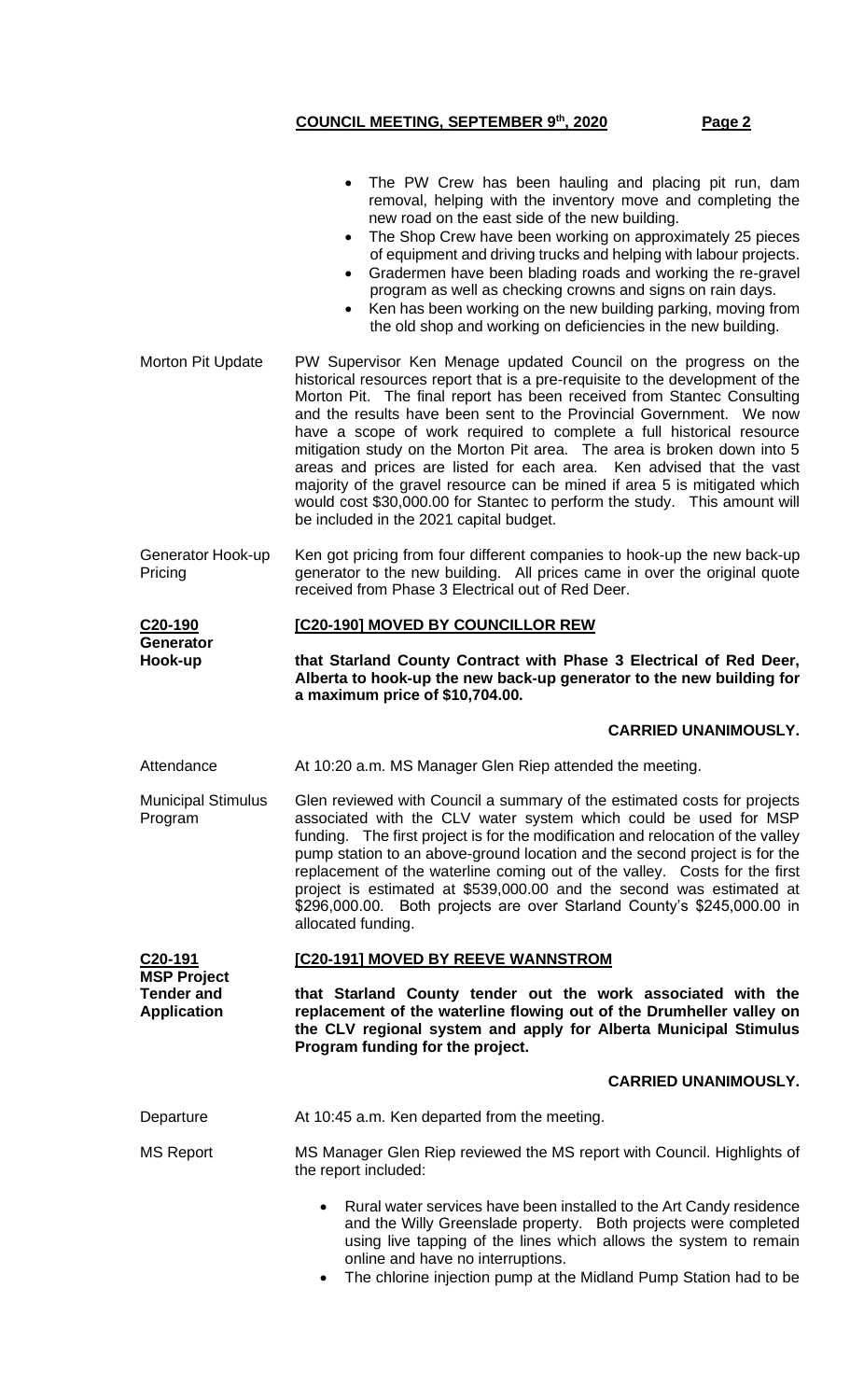replaced as it had gone into complete failure. The replacement pump is now maintaining sufficient levels throughout the Starland system.

- The installation of the Haul-Al bin for the Rumsey transfer station is now ready to be installed after they made some alterations to the site by expanding the width of the area below the Transtor bin to allow the contractor enough room to place the bin during installation. The work will now allow for better drainage along the driveway.
- Glen is looking at changing our fire status to "Advisory Level" to restrict all controlled burning until after the crop is mostly completed. Our potential for wildfire is fairly high given the amount of available fuel at this time.

Aura Power Solar Project An update was received from Aura Power on changes to their proposed Fox Coulee Solar Park. The changes will reduce the overall height of development with some solar modules now tracking the sun.

Handhills Wind AUC Update An Alberta Utilities Commission hearing will be held virtually on September 17<sup>th</sup>, 2020 to review amendments to the BluEarth Hand Hills Wind Project. Individuals wishing to listen in can follow the distributed protocols for the virtual hearing.

Attendance and AFRRCS Radio **Discussion** At 11:10 a.m. Peace Officer Gareth Thomas attended the meeting and reviewed with Council the key benefits for him to have a AFRRCS compatible radio and connection to the local officers also utilizing the system. The radio would give access to channels that are constantly being monitored by local officers and would also enable one button communication with no dead zones. Overall the system is far more robust than the current cell phone Gareth is using to contact support although the cost per radio is significant.

#### **AFRRCS Radio [C20-192] MOVED BY COUNCILLOR REW**

**that Starland County purchase a Tait Portable 762-870 MHz, 4-Key Scan Radio, complete with transition programming, from WCI Fleet Services in Edmonton for \$3,634.50 plus GST.**

## **CARRIED UNANIMOUSLY.**

Departure **At 11:30 a.m. Glen departed from the meeting.** 

**C20-192**

**And Installation**

Peace Officer Report Officer Thomas updated Council on his activities within the County over the last month. The main issue continues to be speeding and Gareth has spent more time on provincial highways looking for violations. Gareth also reviewed changes to the Administrative Penalties Act and changes to the Commercial Vehicle Weights and Dimension Regulation. Starland County will have to purchase a machine to facilitate e-ticketing based on the changes proposed.

Departure **At 11:50 a.m. Gareth departed from the meeting.** 

Attendance and Discussion on Ethelo Decisions At 1:10 p.m. Finance Manager Judy Fazekas attended the meeting and discussed options for a public engagement process to be facilitated by Ethelo Decisions. She is proposing a public survey to gain feedback on potential changes to service levels and tax rates.

Departure **At 1:45 p.m. Judy departed from the meeting.** 

Assessment Model Review The RMA has submitted several more documents rebutting claims that municipal taxes and spending are too high in rural Alberta. Starland County will also be issuing a letter to the new minister outlining Starland specific concerns.

CRMA District 2 Zone Meeting The next CRMA District 2 Zone Meeting will be held via Zoom videoconference on Friday, October 2<sup>nd</sup>, at 10:00 a.m.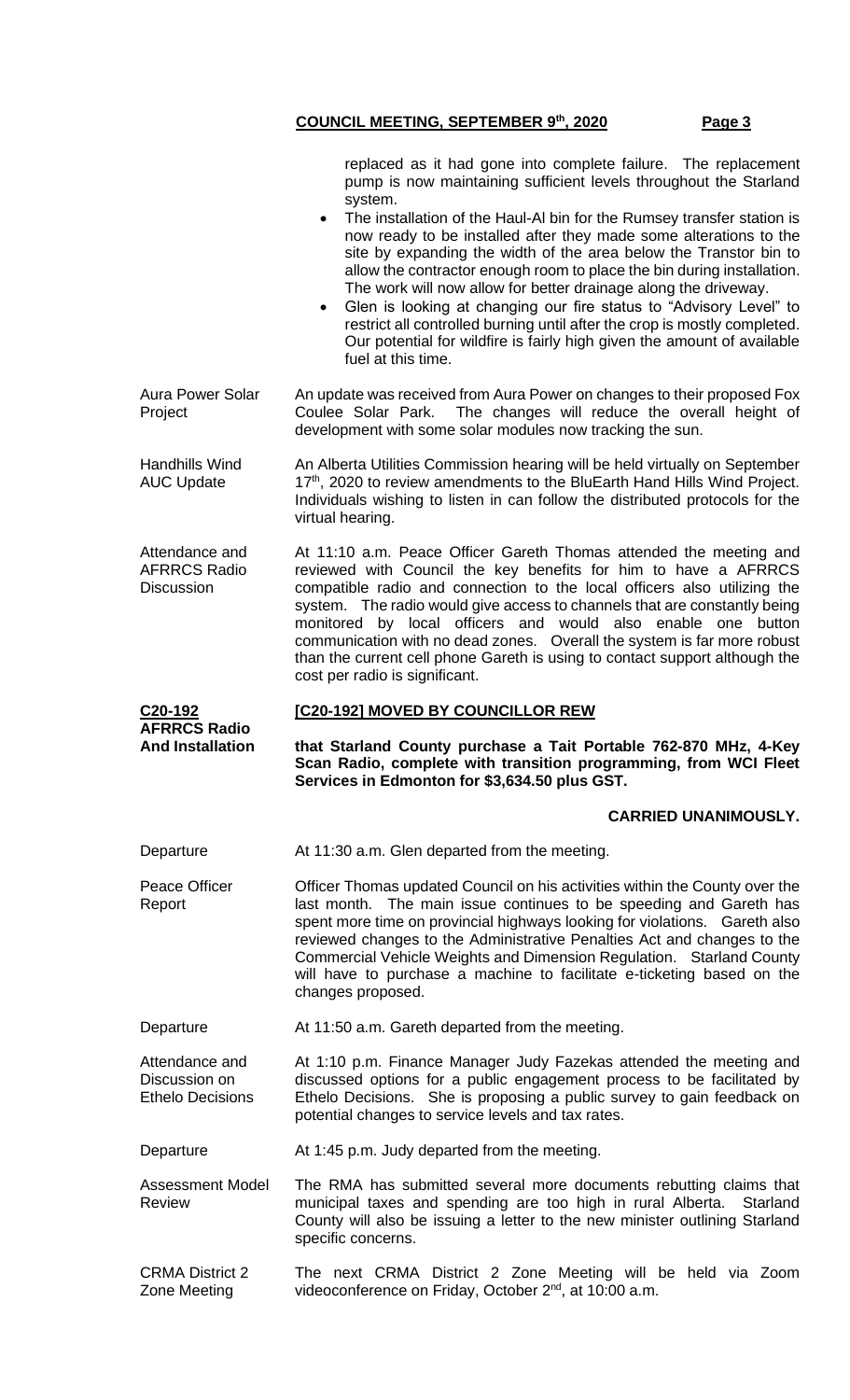# DDSF Proposal Councillor Sargent updated Council on the Drumheller and District Seniors Foundation proposal to pay for the demolition of the old hospital and reclamation of the site for future senior's housing expansion. Council is concerned that the costs will lead to an uncertain benefit in the future and right now money is tight. Council **Committees** All councillors present reported briefly on the committees to which they are appointed. Council **Communications** Council Communications: i) Prairie Land Public School Division re: board Highlights ii) Message from RMA President Al Kemmere iii) RMA re: Paul McLauchlin running for President of RMA iv) Wheatland County Counselling Inc. re: Quarter 2 Reporting for 2020 v) Rural Municipalities of Alberta • Contact Newsletter (3 Issues) **C20-193 Motion to Proceed In-Camera [C20-193] MOVED BY COUNCILLOR WATTS that under the exemption granted by Section 16, Division 2, Part 1 and 2 of the Freedom of Information and Protection of Personal Privacy Act Reeve Wannstrom, Deputy Reeve Sargent and Councillors Watts, Rew and Marshall along with Staff Bremer and Kreke proceed with the meeting In-Camera at 1:59 p.m. CARRIED UNANIMOUSLY.** Attendance At 2:01 p.m. Stuart Gibson and Brad Likuski of Prairie Provident Resources attended the meeting. Departure At 2:30 p.m. the delegation from Prairie Provident Resource departed from the meeting. Attendance At 2:31 p.m. Rob Matiko of Taqa North attended the meeting. Departure At 3:20 p.m. the delegation from Taqa North departed from the meeting. Departure At 3:25 p.m. staff Bremer and Kreke departed from the meeting. Attendance At 3:50 p.m. staff Bremer and Kreke attended the meeting. **C20-194 Motion to Proceed Out of In-Camera [C20-194] MOVED BY COUNCILLOR REW that the meeting proceed out of In-Camera at 3:51 p.m. CARRIED UNANIMOUSLY.** Accounts **Accounts** - see prior motion. EAST CENTRAL GAS CO-OP LTD. CK# 51158 151.67 SHIPPERS SUPPLY CK# 51159 2,651.25  **Sub-Total: \$ 2,802.92** LAPP CK# 51160 20,441.20 RECEIVER GENERAL OF CANADA CK# 51161 42,692.70  **Sub-Total: \$ 63,133.90** A.H. GRADER SERVICE LTD. CK# 51162 14,553.00

A.P.I. ALARM INC. CK# 51163 220.50

**ABACUS DATAGRAPHICS**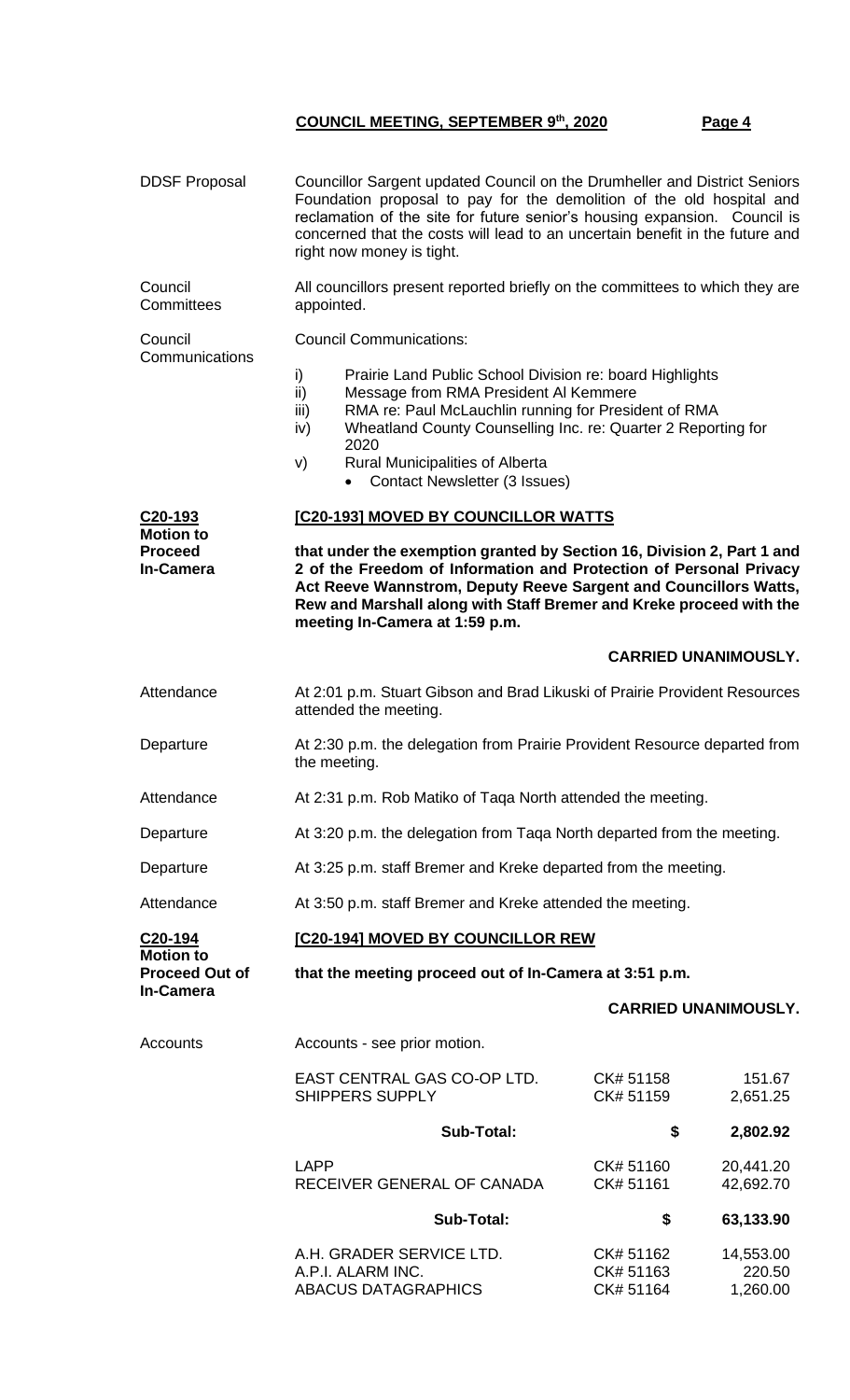# **COUNCIL MEETING, SEPTEMBER 9**

**the Page 5** 

| ACKLANDS-GRAINGER INC.                        | CK# 51165 | 141.55     |
|-----------------------------------------------|-----------|------------|
|                                               |           |            |
| ADAMS INDUSTRIAL SUPPLIES INC.                | CK# 51166 | 2,868.86   |
| AIR LIQUIDE CANADA INC.                       | CK# 51167 | 402.98     |
| ALBERTA ASSOCIATIION OF CPOS                  | CK# 51168 | 350.00     |
|                                               |           |            |
| <b>ALTA-WEST</b>                              | CK# 51169 | 2,698.50   |
| ALTAGAS UTILITIES INC.                        | CK# 51170 | 734.24     |
|                                               |           |            |
| <b>ARN'S EQUIPMENT LTD.</b>                   | CK# 51171 | 417.30     |
| ATCO STRUCTURES & LOGISTICS LTD.              | CK# 51172 | 4,076.38   |
|                                               |           |            |
| <b>AUTO VALUE PARTS - DRUMHELLER</b>          | CK# 51173 | 591.66     |
| <b>BARRON, FRANCIS</b>                        | CK# 51174 | 1,013.63   |
|                                               |           |            |
| <b>BEARCOM CANADA CORP.</b>                   | CK# 51175 | 2,218.50   |
| <b>BROWNLEE LLP</b>                           | CK# 51176 | 14,945.38  |
|                                               |           |            |
| CHINOOK PUMPS LTD.                            | CK# 51177 | 3,845.40   |
| <b>CINTAS CANADA LIMITED</b>                  | CK# 51178 | 1,456.05   |
|                                               |           |            |
| <b>DIGITAL CONNECTION INC.</b>                | CK# 51179 | 300.71     |
| <b>DIGITEX CANADA INC.</b>                    | CK# 51180 | 400.40     |
|                                               |           |            |
| DRUMHELLER SOLID WASTE                        | CK# 51181 | 7,108.79   |
| DRUMHELLER CHRYSLER                           | CK# 51182 | 68.41      |
|                                               |           |            |
| DRUMHELLER EQUIPMENT SALES                    | CK# 51183 | 214.33     |
| <b>EAGLE BUILDERS LP</b>                      | CK# 51184 | 645,543.15 |
| <b>ENMAX</b>                                  | CK# 51185 | 9,982.90   |
|                                               |           |            |
| <b>FRESON BROS DRUMHELLER</b>                 | CK# 51186 | 131.13     |
| <b>GANGSTER ENTERPRISES</b>                   | CK# 51187 | 1,555.65   |
|                                               |           |            |
| <b>GFL ENVIRONMENTAL INC.</b>                 | CK# 51188 | 504.00     |
| INTERSTATE BILLING SERVICE, INC.              | CK# 51189 | 648.21     |
|                                               |           |            |
| <b>GREATWEST KENWORTH LTD.</b>                | CK# 51190 | 1,067.99   |
| <b>HENRY KROEGER REGIONAL WATER</b>           | CK# 51191 | 19,547.95  |
|                                               |           |            |
| HI-WAY 9 EXPRESS LTD.                         | CK# 51192 | 719.17     |
| HODGE BROTHERS TRUCKING LTD.                  | CK# 51193 | 2,254.09   |
|                                               |           |            |
| HODGE, ROGER                                  | CK# 51194 | 1,172.13   |
| <b>HYDRODIG CANADA INC.</b>                   | CK# 51195 | 3,131.63   |
|                                               |           |            |
| <b>IMAGE CRAFTER SIGNS INC.</b>               | CK# 51196 | 821.10     |
| O/A J.C. INDUSTRIES LTD.                      | CK# 51197 | 20,790.00  |
| <b>JERRY'S LOCK &amp; KEY SERVICE</b>         | CK# 51198 | 457.14     |
|                                               |           |            |
| <b>MARSHALL, MURRAY</b>                       | CK# 51199 | 297.04     |
| MARSHALL, RAMSAY & LINDA                      | CK# 51200 | 500.00     |
|                                               |           |            |
| <b>MORRIN FOODS</b>                           | CK# 51201 | 227.58     |
| <b>NETAGO</b>                                 | CK# 51202 | 320.00     |
|                                               |           |            |
| PIONEER RESEARCH CORPORATION                  | CK# 51203 | 4,277.86   |
| PRAIRIE LAND REGIONAL DIVISION                | CK# 51204 | 90,000.00  |
|                                               |           |            |
| PRIMROSE, BRAD                                | CK# 51205 | 1,081.96   |
| PRONGHORN CONTROLS                            | CK# 51206 | 283.50     |
| RAPTOR OVERHEAD DOORS LTD.                    | CK# 51207 | 157.50     |
|                                               |           |            |
| <b>RMA FUEL</b>                               | CK# 51208 | 31,324.68  |
| ROADATA SERVICES LTD.                         | CK# 51209 | 189.01     |
|                                               |           |            |
| SAMUEL PLUMBING & HEATING LTD.                | CK# 51210 | 99.75      |
| SCHATZ, CODY J                                | CK# 51211 | 295.50     |
| SPARTAN CONTROLS LTD.                         | CK# 51212 |            |
|                                               |           | 337.37     |
| STANTEC CONSULTING LTD.                       | CK# 51213 | 840.00     |
| <b>STARLAND REGIONAL WATER</b>                | CK# 51214 | 16,981.39  |
|                                               |           |            |
| SUN LIFE ASSURANCE COMPANY                    | CK# 51215 | 18,348.12  |
| SUN LIFE ASSURANCE COMPANY                    | CK# 51216 | 151.20     |
|                                               |           |            |
| TANTEC ELECTRONICS LTD.                       | CK# 51217 | 10,754.47  |
| THE DRUMHELLER MAIL                           | CK# 51218 | 5,544.69   |
|                                               |           |            |
| TROCHU MOTORS LTD.                            | CK# 51219 | 64.58      |
| <b>ULINE</b>                                  | CK# 51220 | 2,466.65   |
| <b>UNIFIED ALLOYS</b>                         | CK# 51221 | 1,062.19   |
|                                               |           |            |
| UNITED RENTALS OF CANADA INC.                 | CK# 51222 | 1,353.45   |
| <b>VILLAGE OF MORRIN</b>                      | CK# 51223 | 250.10     |
|                                               |           |            |
| <b>WANNSTROM, STEVE</b>                       | CK# 51224 | 2,571.18   |
| WASTE MANAGEMENT OF CANADA                    | CK# 51225 | 278.72     |
|                                               |           |            |
| <b>WATER PURE &amp; SIMPLE</b>                | CK# 51226 | 117.00     |
| <b>WATTS, JACKIE</b>                          | CK# 51227 | 466.34     |
|                                               |           |            |
| <b>WESTBOW SYSTEMS LTD.</b>                   | CK# 51228 | 71,300.01  |
| <b>WESTERGARD MOTORS DRUMHELLER CK# 51229</b> |           | 105.35     |
|                                               |           |            |